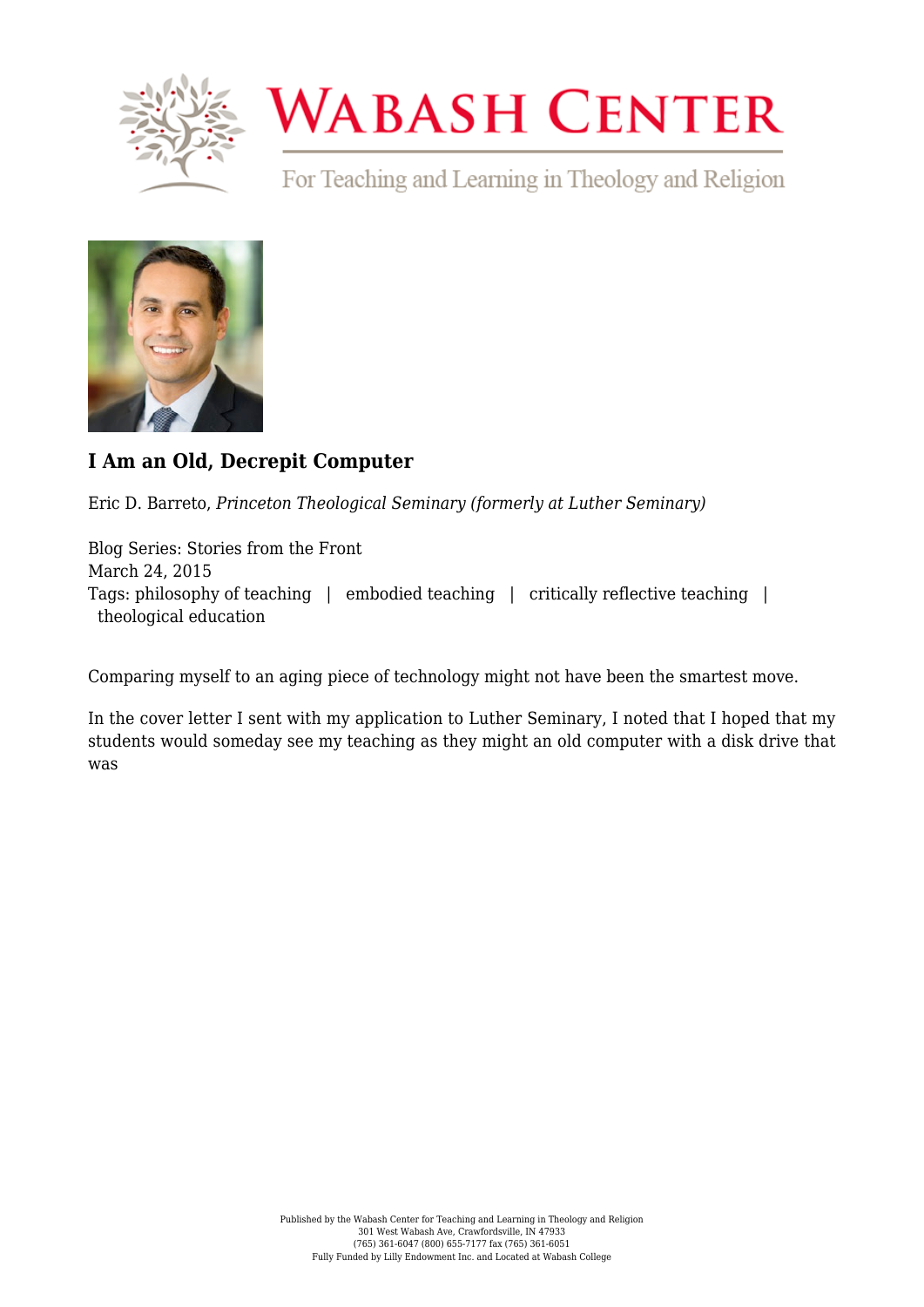

The NEC APC released in 1982 for a retail price of \$3298 NEC APC by Niv Singer, https://flic.kr/p/aKu3C

too small, a processor that was too slow, and a display that was too fuzzy. What I meant was that I hoped my students would grow beyond the things I would teach them, that they would take the knowledge and wisdom they honed in my classroom to address new situations.

At first glimpse, the comparison to an outmoded device might seem strange, even selfdefeating, but I still think it's true to my teaching. This image came back to me recently.

Last month, I had the good fortune of spending time with awardees from the [Forum for](http://fteleaders.org) [Theological Exploration](http://fteleaders.org) at the Wabash Center. The group was composed of scholars of color who were working on their dissertations. Just on the cusp of starting their careers, these budding scholars joined a colleague and me in conversations about the vocation, skills, and art of teaching. We also contextualized these important questions in a professional trajectory that remains difficult—if not downright hostile—to the work and well-being of scholars of color. (For more on this, see *[Presumed Incompetent: The Intersections of Race and Class for Women in](http://www.amazon.com/Presumed-Incompetent-Intersections-Class-Academia/dp/0874219221) [Academia](http://www.amazon.com/Presumed-Incompetent-Intersections-Class-Academia/dp/0874219221)*).

We spent the weekend doing the hard work of pedagogical reflection. It's odd that a love of teaching and learning drives so many of us to graduate work, but so little of our graduate education actually focuses on the art and skills of teaching (except for the accidental pedagogical osmosis we experience with our best teachers and mentors).